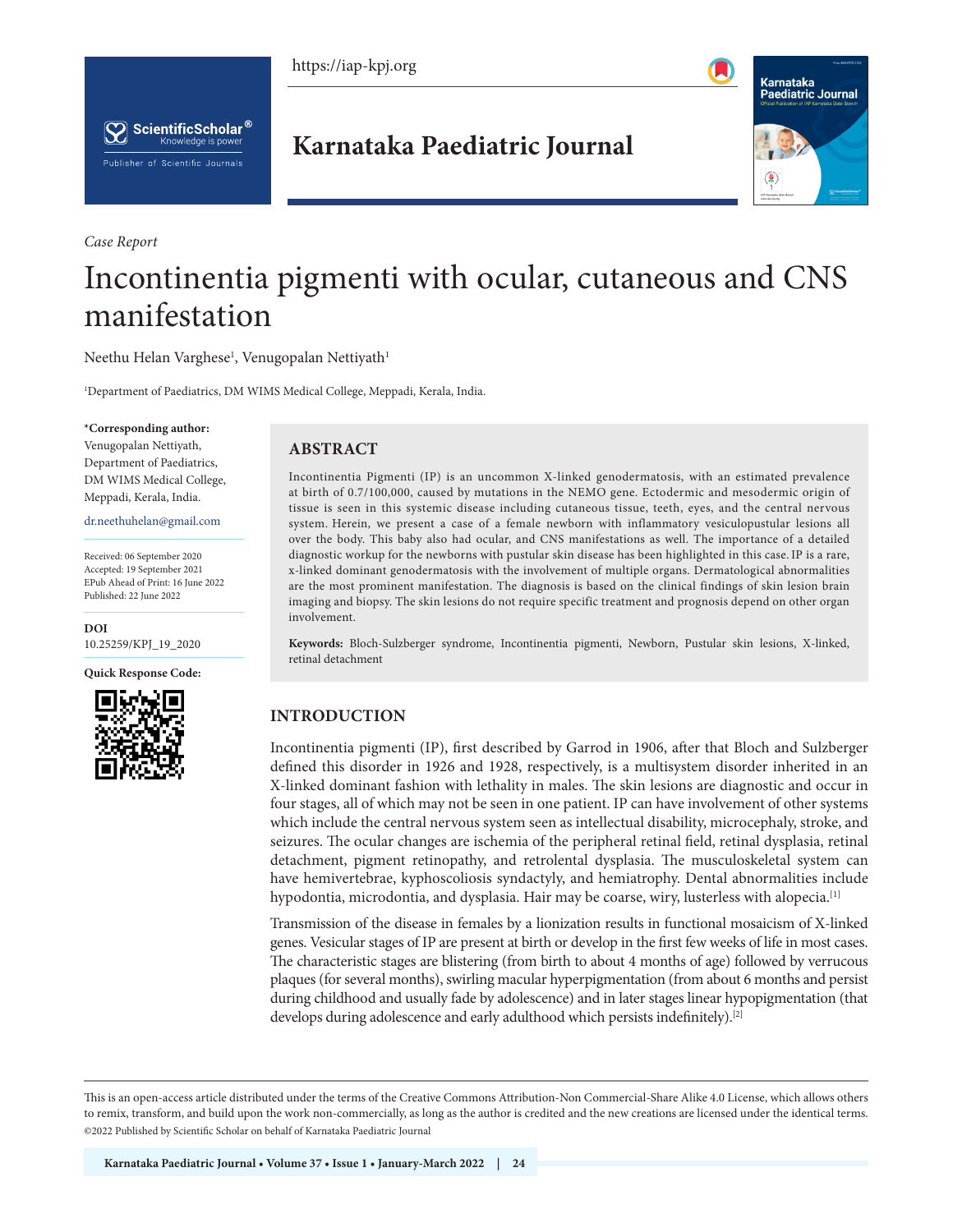Hair, nail, and dental anomalies are often manifested during infancy. Permanent neurologic (Cognitive delays/mental retardation) and ophthalmologic sequels develop during early infancy so that patients would have retinal vascular abnormalities predisposing to retinal detachment in early childhood but strabismus and cataract are occasionally seen. Breast, skeletal, and structural anomalies are sometimes rarely seen in patients.[2]

### **CASE REPORT**

Female baby born by normal vaginal delivery to Primi mother with third degree consanguineous marriage, no antenatal issues, no history of fever with rash anytime during pregnancy or delivery nor any history of contact with anybody having rash. She presented with a history of rash since day 1 of life. Rash was in the form of fluid-filled vesicles over the upper limb, lower limb, and trunk. Day 5 of life baby developed poor feeding with intermittent sucking and reduced activity. Day 8 of life baby had one episode of seizure in the form of rhythmic contractions of both upper and lower limbs which lasted for few seconds. LP done was normal. Sepsis screen done was negative. Neurosonogram showed cerebral edema. CBC showed eosinophilia and CRP, VDRL, and HSV PCR was negative [Figure 1a-d].

Dermatology consultation was done followed by Punch biopsy which showed mild hyperkeratosis with subcorneal vesicle containing plasma, neutrophils, and eosinophils. The dermis shows perivascular infiltrates of few eosinophils [Figure 2a and b].

MRI brain reported multiple patchy foci of diffusion restriction in the subcortical white matter of both frontal, right parietal regions and deep white matter of right frontal region appearing hyperintense on FLAIR- subacute infarcts. Linear foci of T1 hyperintensity in the subcortical and deep white matter of both cerebral hemisphere-hemorrhages. Few irregular cystic areas in bilateral parietal left frontal subcortical white matter. Diffuse altered signal intensity of white matter. Corpus callosum appears hypoplastic with findings suggestive of IP [Figure 3a and b].

Ophthalmology evaluation of fundus in the early neonatal period showed patchy retinal hemorrhages. On subsequent follow-up at 9 months showed evolving Retinal detachment with secondary glaucoma of the left eye.

# **DISCUSSION**

The IP as an X-linked dominant disorder is lethal in males.

IP is a rare multisystem disease, which is characterized by the abnormalities of the tissues and organs which are embryonically derived from the ectoderm and neuroectoderm.[3] The pigment melanin that normally lies



**Figure 1:** (a) Whorl pattern. (b) Skin lesions along lines of Blaschko. (c) Vesicopustular eruptions.



**Figure 2:** (a and b) Histopathology.



**Figure 3:** MRI ,corpus callosum agenesis.

in the melanocytes of the basal epidermal layer is seen in the superficial layer in the IP. The skin changes in IP are the major criteria for diagnosis of this disorder. These variations typically occur at birth or during the 1<sup>st</sup> weeks of life and continue to adulthood while distributing along Blaschko's lines which were typical in our case.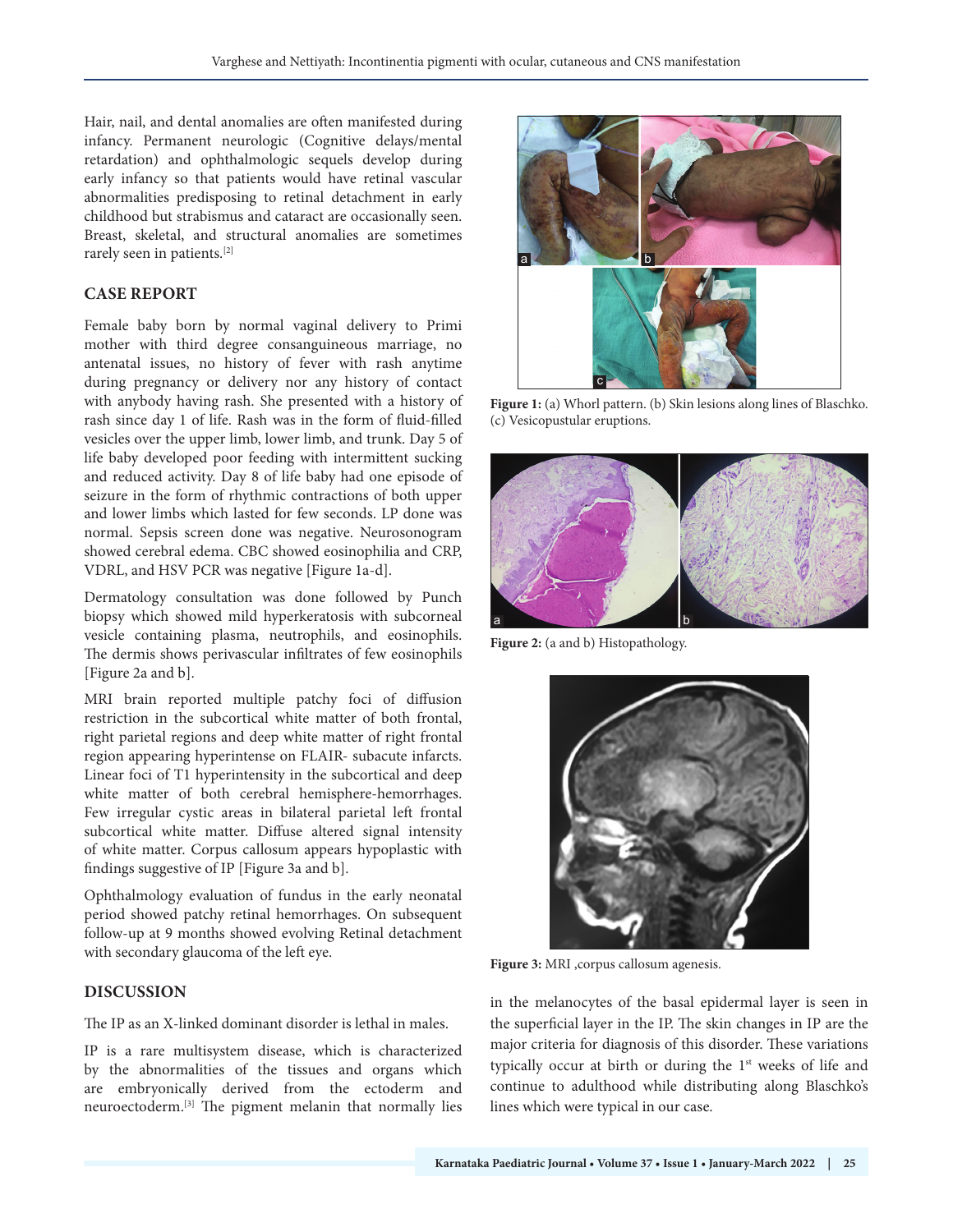|                     | System          | <b>Evaluation and timing</b>                          | <b>Expected findings</b>                                          |
|---------------------|-----------------|-------------------------------------------------------|-------------------------------------------------------------------|
| Neonatal period     | Ocular          | Fundoscopy                                            | To evaluate the optic nerve, macula, and far periphery            |
|                     | <b>CNS</b>      | MRI brain                                             | Ischemic changes, stroke                                          |
|                     | Cardiac         | Echo                                                  | Pulmonary hypertension                                            |
|                     | Skin            | Biopsy                                                | Eosinophilia                                                      |
|                     | <b>Genetics</b> | Genetic testing                                       | x-linked inheritance                                              |
| Infancy through age | Ocular          | Fundoscopy:                                           | Retinal detachment                                                |
| 3 years             |                 | Every month until 4 months                            |                                                                   |
|                     |                 | 4 months-1 year: every 3 months                       |                                                                   |
|                     |                 | 1 year-3 year: Every 6 months                         |                                                                   |
|                     |                 | Annually lifetime                                     |                                                                   |
|                     | Dental &speech  | Examination at 6 months                               | Hypodontia, conical teeth, affected speech                        |
|                     | <b>CNS</b>      | Developmental assessment and EEG if<br>seizure occurs | Developmental delay                                               |
|                     | Genetics        | Evaluated at puberty and prenatally                   | Each pregnancy will carry a 50% risk of receiving the<br>mutation |

The diagnostic criteria for IP was proposed by Landy and Donnai in 1993. In our case, baby was born to parents with third-degree consanguinity, but no family history of any genetic conditions was reported.[4]

The histopathological findings in our patient were compatible with the early phase. The skin biopsy report showed an eosinophilic predominance which is a typical characteristic of IP.

The central nervous system is the most affected system after the skin in IP patients, which is about 10–40% of the cases. Central nervous system involvement can have a major impact on the patient's quality of life, even though the baby had significant changes in MRI she had attained early milestones on time. There has been an early study which showed reversible brain changes in patients with IP.

In 30-70% of the IP patients coular diseases such as strabismus, microphthalmia, and pigmentary retinal changes are seen. Vision loss has been associated with vascular occlusions, secondary extraretinal neovascularization, fractional retinal detachment, and foveal hypoplasia. In our patient routine screening in the neonatal period showed retinal hemorrhage, hence regular follow-up was arranged for fundoscopy wherein early detection of retinal detachment and secondary glaucoma was made.

Hair abnormalities in IP (e.g., alopecia, sparse hair, as well as hypoplasia of eyebrows and eyelashes), had been reported in 28–38% of the patients. Scarring alopecia of the vertex is the most common manifestation of hair involvement.

The IP can also involve nails and lead to such abnormalities as dystrophy and fibromas. Nevertheless, no hair or nail involvement was observed in our case.

The diagnosis of IP is based on the clinical features. Differential diagnosis including neonatal herpes simplex infection, congenital syphilis, impetigo, neonatal bullous dermatoses, and autoimmune blistering were considered. Since the spontaneous resolution of the lesions usually occurs, the skin lesions of IP do not require specific treatment.

As discussed IP had a multisystem involvement, with cutaneous, CNS, and ocular manifestations. Hence a multidisciplinary approach is required for management. It has been hence evident that regular ophthalmologic followup is also essential in those cases with IP for timely detection of vascular changes and prompt treatment. Successful use of dexamethasone has been reported in one highlighted case to treat seizures supports the idea that inflammation is a part of the process. Unfortunately, a treatment protocol using dexamethasone in this population is difficult to establish given the very small numbers of infants born with the condition.[5] More of cases reported and research is required in this regard for an early detection, screening, and genetic counseling.

#### **Recommendations for evaluation and follow-up of IP**

# **CONCLUSION**

As discussed IP had a multisystem involvement , with cutaneous,CNS and ocular manifestations. Hence a multidisciplinary approach is required for management.It has been hence evident that regular ophthalmologic followup is also essential in those cases with IP for timely detection of vascular changes and prompt treatment . Successful use of dexamethasone has been reported in one highlighted case to treat seizures supports the idea that inflammation is a part of the process.

#### **Declaration of patient consent**

Patient's consent not required as patients identity is not disclosed or compromised.